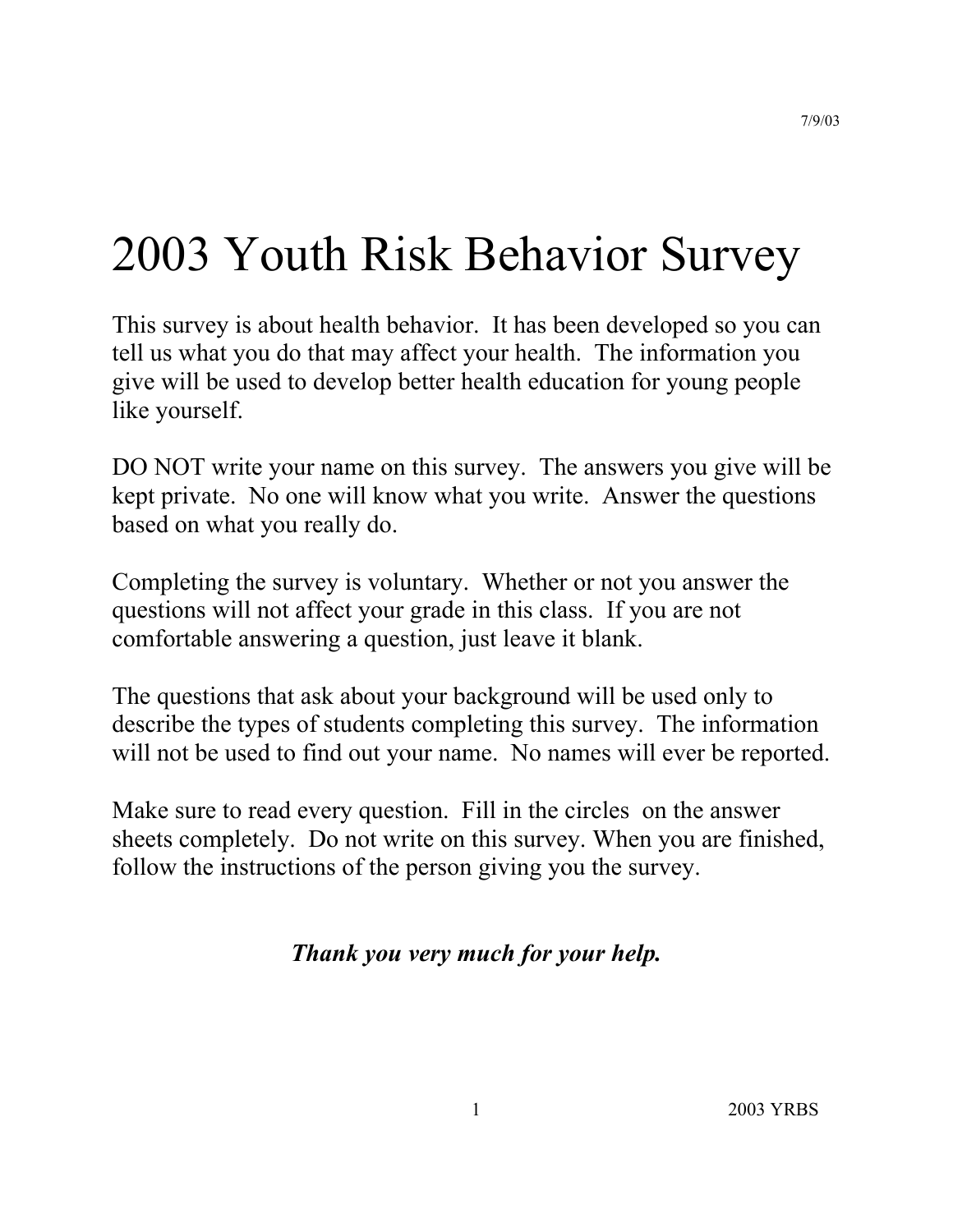**Directions** 

- $\bullet$  Use a #2 pencil only.
- Make dark marks.
- y Fill in a response like this: A B C D.
- To change your answer, erase completely.
- 1. How old are you?
	- A. 12 years old or younger
	- B. 13 years old
	- C. 14 years old
	- D. 15 years old
	- E. 16 years old
	- F. 17 years old
	- G. 18 years old or older
- 2. What is your sex?
	- A. Female
	- B. Male
- 3. In what grade are you?
	- A. 9th grade
	- B. 10th grade
	- C. 11th grade
	- D. 12th grade
	- E. Ungraded or other grade
- 4. How do you describe yourself? **(Select one or more responses.)**
	- A. Black or African American
	- B. Caucasian/ White
	- C. Chinese
	- D. Filipino
	- E. Hawaiian/ Part Hawaiian
	- F. Japanese
	- G. Samoan
	- H. Other
- 5. During the past 12 months, how would you describe your grades in school?
	- A. Mostly A's
	- B. Mostly B's
	- C. Mostly C's
	- D. Mostly D's
	- E. Mostly F's
	- F. None of these grades
	- G. Not sure
- 6. How tall are you without your shoes on?

Directions: Write your height in the shaded blank boxes. Fill in the matching circle below each number.

| Example                                   |                                           |
|-------------------------------------------|-------------------------------------------|
| Height                                    |                                           |
| Feet                                      | <b>Inches</b>                             |
| 5                                         | 11                                        |
| $\overline{\textcircled{\scriptsize{3}}}$ | $^{\circledR}$                            |
| $^{\circledR}$                            | $\circled{0}$                             |
| г                                         | $\overline{\circ}$                        |
| $6$                                       | $\overline{\textcircled{\scriptsize{3}}}$ |
| $\overline{\circ}$                        | $^{\circledR}$                            |
|                                           | $\overline{\mathbb{Q}}$                   |
|                                           | $^{\circ}$                                |
|                                           | $\bar{\odot}$                             |
|                                           | $^{\circledR}$                            |
|                                           | $\overline{\circledcirc}$                 |
|                                           | $\overline{\circledcirc}$                 |
|                                           |                                           |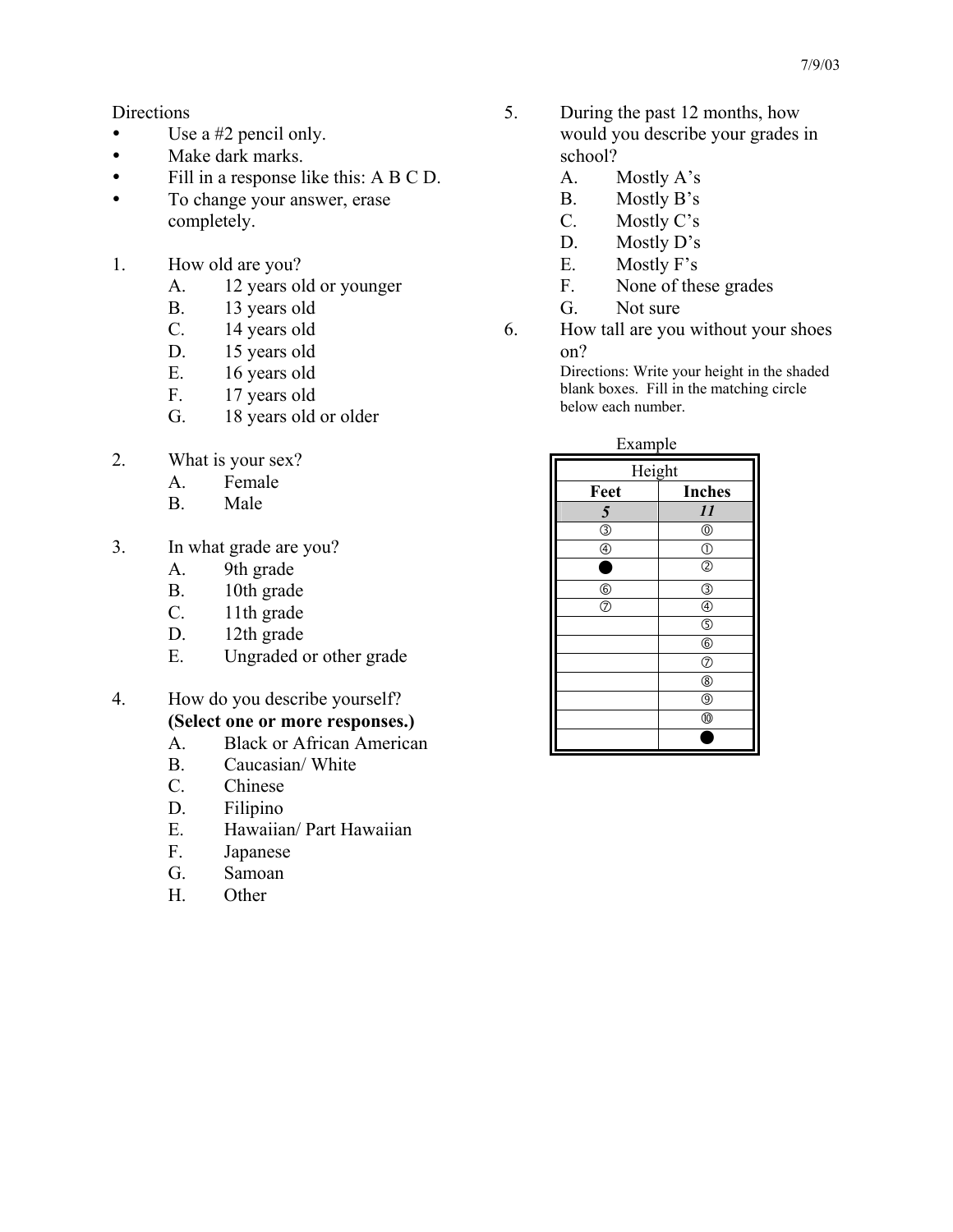7. How much do you weigh without your shoes on? Directions: Write your weight in the shaded blank boxes. Fill in the matching circle below each number.

> Example **Weight Pounds**  *1 5 3*   $\bullet$   $\circ$   $\circ$   $\circ$  $\circ$  0 0 3 | 2 | 2  $\circ$   $\bullet$  $\bullet$  (4) (4)  $\begin{array}{|c|c|c|}\hline \text{\textcircled{6}} & \text{\textcircled{6}} \\\hline \text{\textcircled{6}} & \text{\textcircled{6}} \\\hline \end{array}$  $\overline{6}$  $\oslash$   $\oslash$  $\circledS$   $\qquad$   $\circledS$  $\circledcirc$   $\circledcirc$

**The next 5 questions ask about personal safety.**

## 8. **When you rode a motorcycle**

during the past 12 months, how often did you wear a helmet?

- A. I did not ride a motorcycle during the past 12 months
- B. Never wore a helmet
- C. Rarely wore a helmet
- D. Sometimes wore a helmet
- E. Most of the time wore a helmet
- F. Always wore a helmet
- 9. **When you rode a bicycle** during the past 12 months, how often did you wear a helmet?
	- A. I did not ride a bicycle during the past 12 months
	- B. Never wore a helmet
	- C. Rarely wore a helmet
	- D. Sometimes wore a helmet
	- E. Most of the time wore a helmet
	- F. Always wore a helmet
- 10. How often do you wear a seat belt when **riding in** a car driven by someone else?
	- A. Never
	- B. Rarely
	- C. Sometimes
	- D. Most of the time
	- E. Always
- 11. During the past 30 days, how many times did you **ride** in a car or other vehicle **driven by someone who had been drinking alcohol?**
	- A. 0 times
	- B. 1 time
	- C. 2 or 3 times
	- D. 4 or 5 times
	- E. 6 or more times
- 12. During the past 30 days, how many times did you **drive** a car or other vehicle **when you had been drinking alcohol?**
	- A. 0 times
	- B. 1 time
	- C. 2 or 3 times
	- D. 4 or 5 times
	- E. 6 or more times

## **The next 10 questions ask about violencerelated behaviors.**

- 13. During the past 30 days, on how many days did you carry **a weapon** such as a gun, knife, or club?
	- A. 0 days
	- B. 1 day
	- C. 2 or 3 days
	- D.  $4$  or  $5$  days
	- E. 6 or more days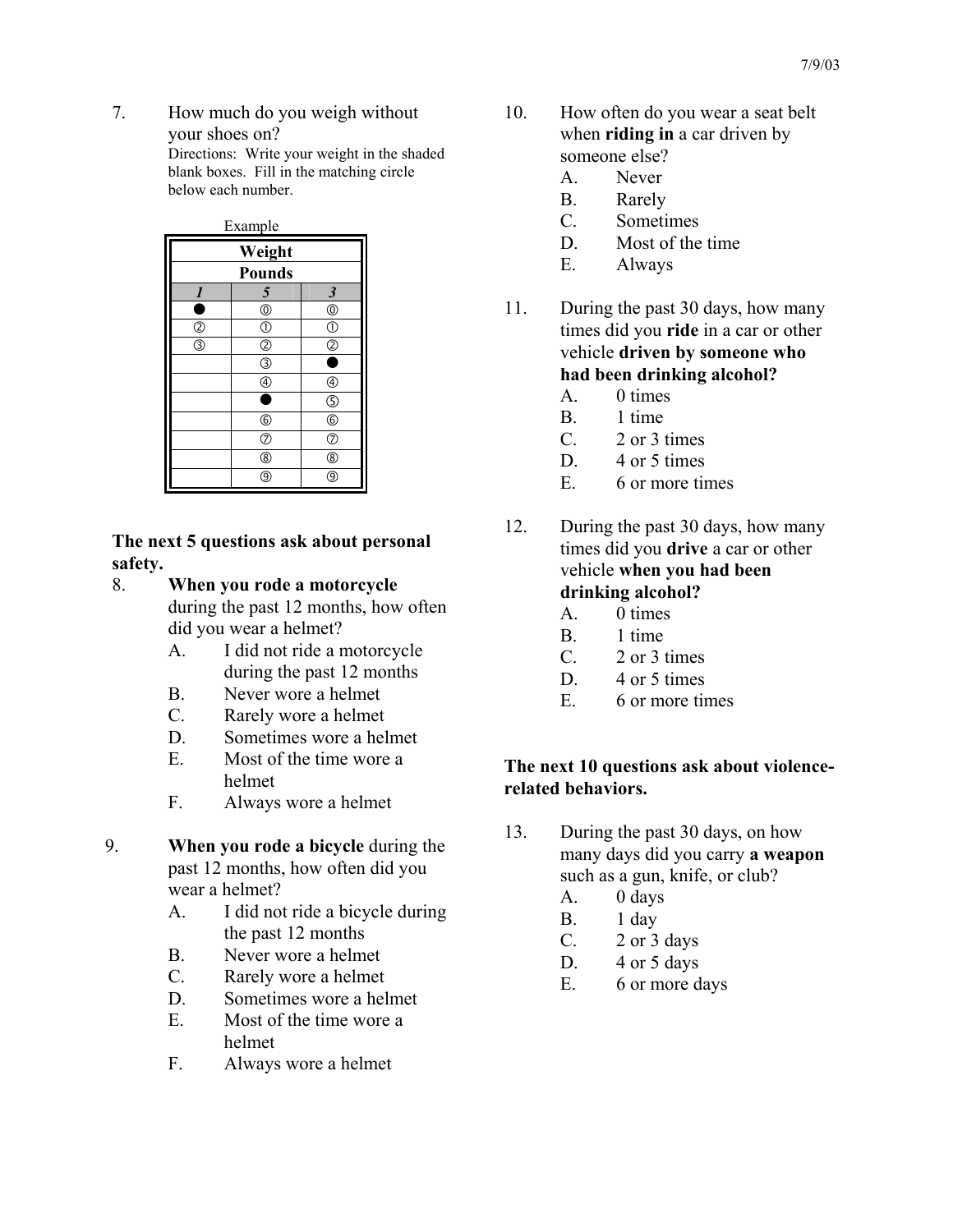- 14. During the past 30 days, on how many days did you carry **a gun?**
	- A. 0 days
	- B. 1 day
	- C. 2 or 3 days
	- D.  $4$  or  $5$  days
	- E. 6 or more days
- 15. During the past 30 days, on how many days did you carry a weapon such as a gun, knife, or club **on school property?** 
	- A. 0 days
	- B. 1 day
	- C. 2 or 3 days
	- D.  $4$  or  $5$  days
	- E. 6 or more days
- 16. During the past 30 days, on how many days did you **not** go to school because you felt you would be unsafe at school or on your way to or from school?
	- A. 0 days
	- B. 1 day
	- C.  $2$  or  $3$  days
	- D. 4 or 5 days
	- E. 6 or more days
- 17. During the past 12 months, how many times has someone threatened or injured you with a weapon such as a gun, knife, or club **on school property?**
	- A. 0 times
	- B. 1 time
	- C. 2 or 3 times
	- D. 4 or 5 times
	- E. 6 or 7 times
	- F. 8 or 9 times
	- G. 10 or 11 times
	- H. 12 or more times
- 18. During the past 12 months, how many times has someone stolen or deliberately damaged your property such as your car, clothing, or books on **school property?**
	- A. 0 times
	- B. 1 time
	- C. 2 or 3 times
	- D. 4 or 5 times
	- E. 6 or 7 times
	- F. 8 or 9 times
	- G. 10 or 11 times
	- H. 12 or more times
- 19. During the past 12 months, how many times were you in a physical fight?
	- A. 0 times
	- B. 1 time
	- C. 2 or 3 times
	- D. 4 or 5 times
	- E. 6 or 7 times
	- F. 8 or 9 times
	- G. 10 or 11 times
	- H. 12 or more times
- 20. During the past 12 months, how many times were you in a physical fight **on school property?**
	- A. 0 times
	- B. 1 time
	- C. 2 or 3 times
	- D. 4 or 5 times
	- E. 6 or 7 times
	- F. 8 or 9 times
	- G. 10 or 11 times
	- H. 12 or more times
- 21. During the past 12 months, did your boyfriend or girlfriend ever hit, slap, or physically hurt you on purpose?
	- A. Yes
	- B. No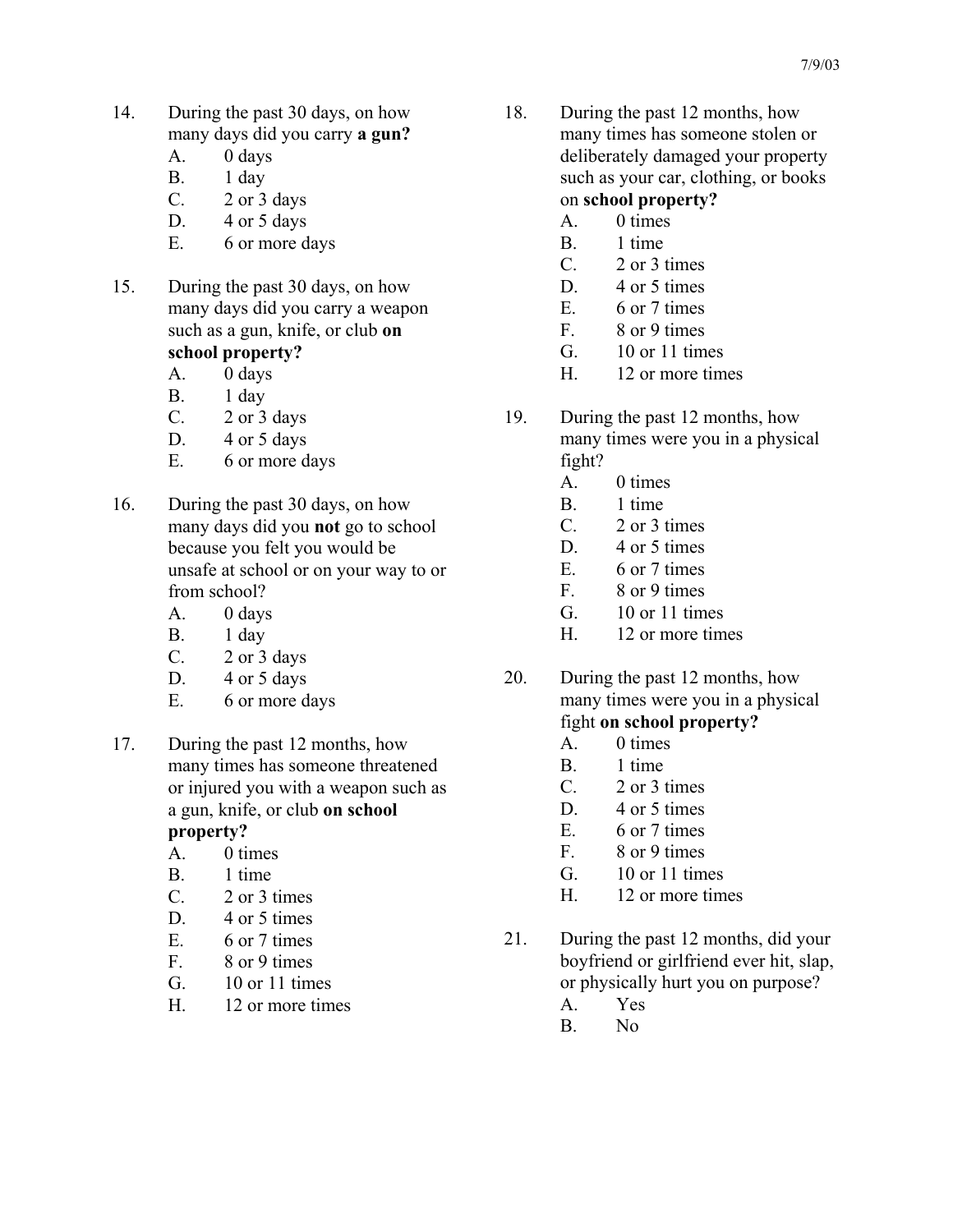- 22. Have you ever been physically forced to have sexual intercourse when you did not want to?
	- A. Yes
	- B. No

**The next 5 questions ask about sad feelings and attempted suicide. Sometimes people feel so depressed about the future that they may consider attempting suicide, that is, taking some action to end their own life.** 

- 23. During the past 12 months, did you ever feel so sad or hopeless almost every day for **two weeks or more in a row** that you stopped doing some usual activities?
	- A. Yes
	- B. No
- 24. During the past 12 months, did you ever **seriously** consider attempting suicide?
	- A. Yes
	- B. No
- 25. During the past 12 months, did you make a plan about how you would attempt suicide? A. Yes
	-
	- B. No
- 26. During the past 12 months, how many times did you actually attempt suicide?
	- A. 0 times
	- B. 1 time
	- C. 2 or 3 times
	- D. 4 or 5 times
	- E. 6 or more times
- 27. **If you attempted suicide** during the past 12 months, did any attempt result in an injury, poisoning, or overdose that had to be treated by a doctor or nurse?
	- A. **I did not attempt suicide**
		- during the past 12 months
	- B. Yes
	- C. No

**The next 9 questions ask about tobacco use.**

- 28. Have you ever tried cigarette smoking, even one or two puffs?
	- A. Yes
	- B. No
- 29. How old were you when you smoked a whole cigarette for the first time?
	- A. I have never smoked a whole cigarette
	- B. 8 years old or younger
	- C. 9 or 10 years old
	- D. 11 or 12 years old
	- E. 13 or 14 years old
	- F. 15 or 16 years old
	- G. 17 years old or older
- 30. During the past 30 days, on how many days did you smoke cigarettes?
	- A. 0 days
	- B. 1 or 2 days
	- C. 3 to 5 days
	- D.  $6$  to 9 days
	- E. 10 to 19 days
	- F. 20 to 29 days
	- G. All 30 days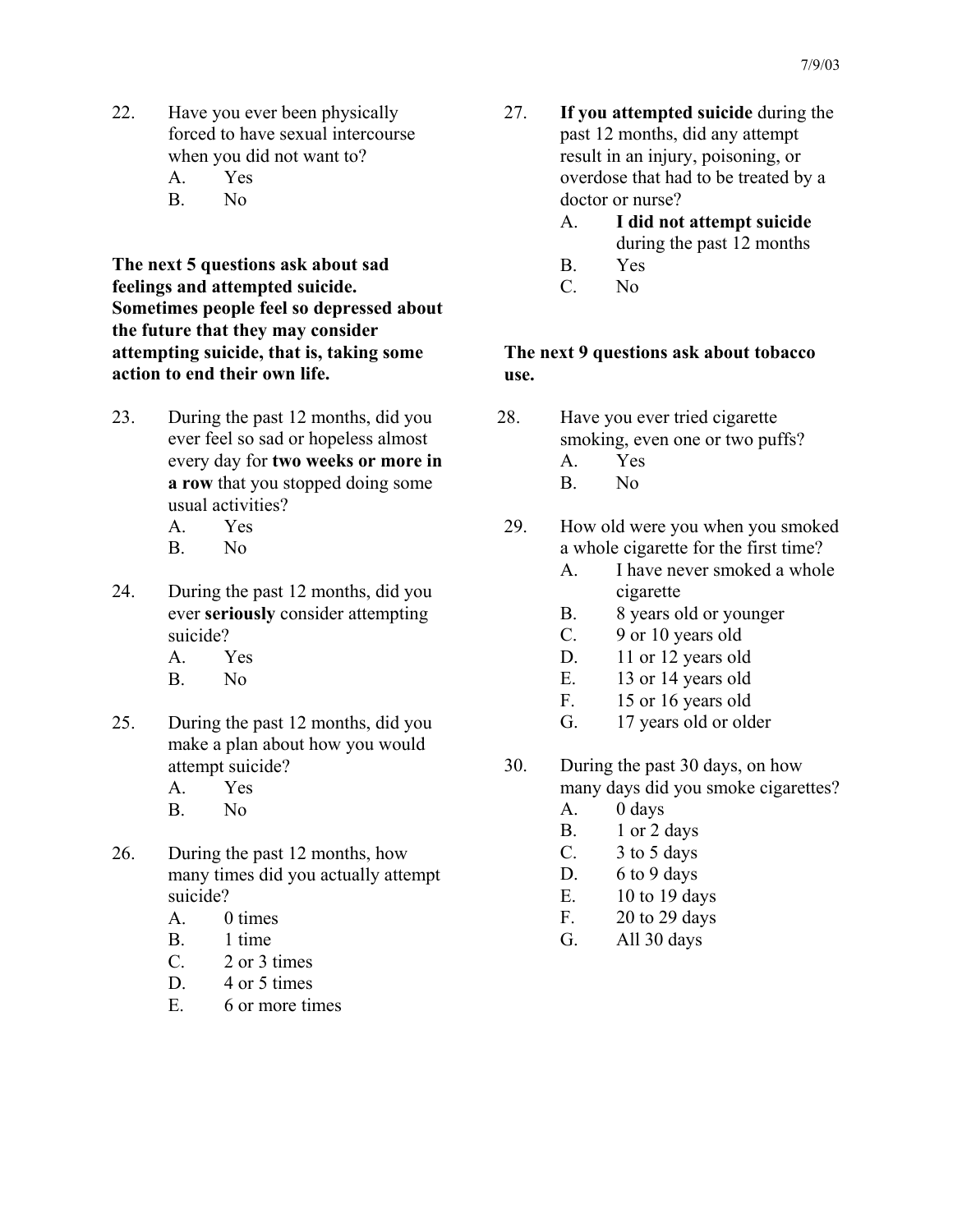- 31. During the past 30 days, on the days you smoked, how many cigarettes did you smoke **per day**?
	- A. I did not smoke cigarettes during the past 30 days
	- B. Less than 1 cigarette per day
	- C. 1 cigarette per day
	- D. 2 to 5 cigarettes per day
	- E. 6 to 10 cigarettes per day
	- F. 11 to 20 cigarettes per day
	- G. More than 20 cigarettes per day
- 32. During the past 30 days, on how many days did you smoke cigarettes **on school property**?

# A. 0 days

- 
- B. 1 or 2 days
- C. 3 to 5 days
- D. 6 to 9 days
- E. 10 to 19 days
- F. 20 to 29 days
- G. All 30 days
- 33. Have you ever smoked cigarettes daily, that is, at least one cigarette every day for 30 days?
	- A. Yes
	- B. No
- 34. During the past 12 months, did you ever try **to quit** smoking cigarettes?
	- A. I did not smoke during the past 12 months
	- B. Yes
	- C. No
- 35. During the past 30 days, on how many days did you use **chewing tobacco, snuff, or dip**, such as Redman, Levi Garrett, Beechnut, Skoal, Skoal Bandits, or Copenhagen?
	- A. 0 days
	- B. 1 or 2 days
	- C. 3 to 5 days
	- D. 6 to 9 days
	- E. 10 to 19 days
	- F. 20 to 29 days
	- G. All 30 days
- 36. During the past 30 days, on how many days did you smoke **cigars, cigarillos, or little cigars**?
	- A. 0 days
	- B. 1 or 2 days
	- C.  $3 \text{ to } 5 \text{ days}$
	- D. 6 to 9 days
	- E. 10 to 19 days
	- F. 20 to 29 days
	- G. All 30 days

**The next 5 questions ask about drinking alcohol. This includes drinking beer, wine, wine coolers, and liquor such as rum, gin, vodka, or whiskey. For these questions, drinking alcohol does not include drinking a few sips of wine for religious purposes.**

- 37. During your life, on how many days have you had at least one drink of alcohol?
	- A. 0 days
	- B. 1 or 2 days
	- C.  $3 \text{ to } 9 \text{ days}$
	- D. 10 to 19 days
	- E. 20 to 39 days
	- F. 40 to 99 days
	- G. 100 or more days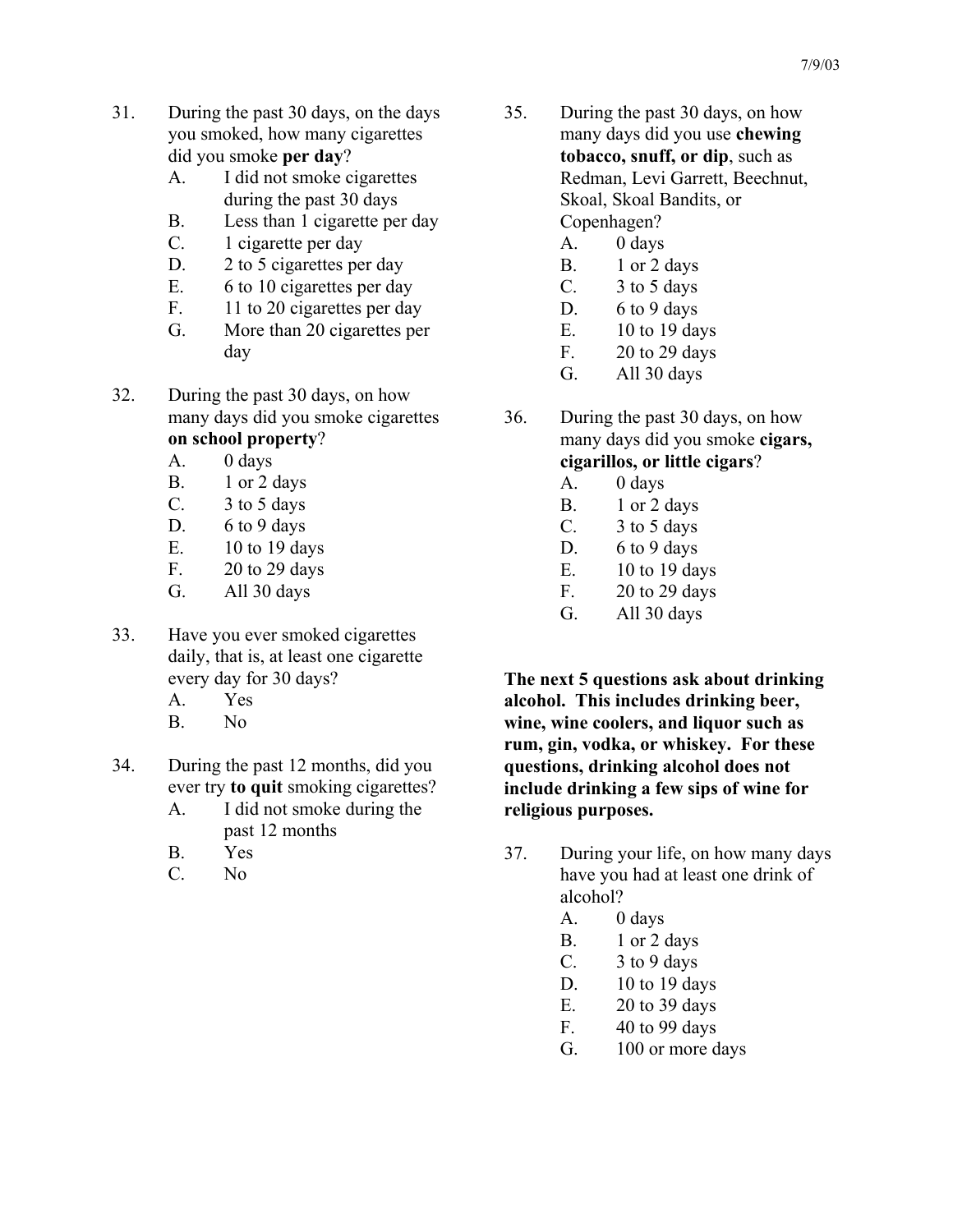- 38. How old were you when you had your first drink of alcohol other than a few sips?
	- A. I have never had a drink of alcohol other than a few sips
	- B. 8 years old or younger
	- C. 9 or 10 years old
	- D. 11 or 12 years old
	- E. 13 or 14 years old
	- F. 15 or 16 years old
	- G. 17 years old or older
- 39. During the past 30 days, on how many days did you have at least one drink of alcohol?
	- A. 0 days
	- B. 1 or 2 days
	- C.  $3 \text{ to } 5 \text{ days}$
	- D.  $6$  to 9 days
	- E. 10 to 19 days
	- F. 20 to 29 days
	- G. All 30 days
- 40. During the past 30 days, on how many days did you have 5 or more drinks of alcohol in a row, that is, within a couple of hours?
	- A. 0 days
	- B. 1 day
	- C. 2 days
	- D. 3 to 5 days
	- E.  $6$  to 9 days
	- F. 10 to 19 days
	- G. 20 or more days
- 41. During the past 30 days, on how many days did you have at least one drink of alcohol **on school property**?
	- A. 0 days
	- B. 1 or 2 days
	- C.  $3 \text{ to } 5 \text{ days}$
	- D.  $6$  to 9 days
	- E. 10 to 19 days
	- F. 20 to 29 days
	- G. All 30 days

# **The next 4 questions ask about marijuana**

# **use. Marijuana also is called grass or pot.**

- 42. During your life, how many times have you used marijuana?
	- A. 0 times
	- B. 1 or 2 times
	- C. 3 to 9 times
	- D. 10 to 19 times
	- $E. 20 to 39 times$
	- F. 40 to 99 times
	- G. 100 or more times
- 43. How old were you when you tried marijuana for the first time?
	- A. I have never tried marijuana
	- B. 8 years old or younger<br>C. 9 or 10 years old
	- 9 or 10 years old
	- D. 11 or 12 years old
	- E. 13 or 14 years old
	- F. 15 or 16 years old
	- G. 17 years old or older
- 44. During the past 30 days, how many times did you use marijuana?
	- A. 0 times
	- B. 1 or 2 times
	- C. 3 to 9 times
	- D. 10 to 19 times
	- E.  $20 \text{ to } 39 \text{ times}$
	- F. 40 or more times
- 45. During the past 30 days, how many times did you use marijuana **on school property**?
	- A. 0 times
	- B. 1 or 2 times
	- C. 3 to 9 times
	- D. 10 to 19 times
	- $E. 20 to 39 times$
	- F. 40 or more times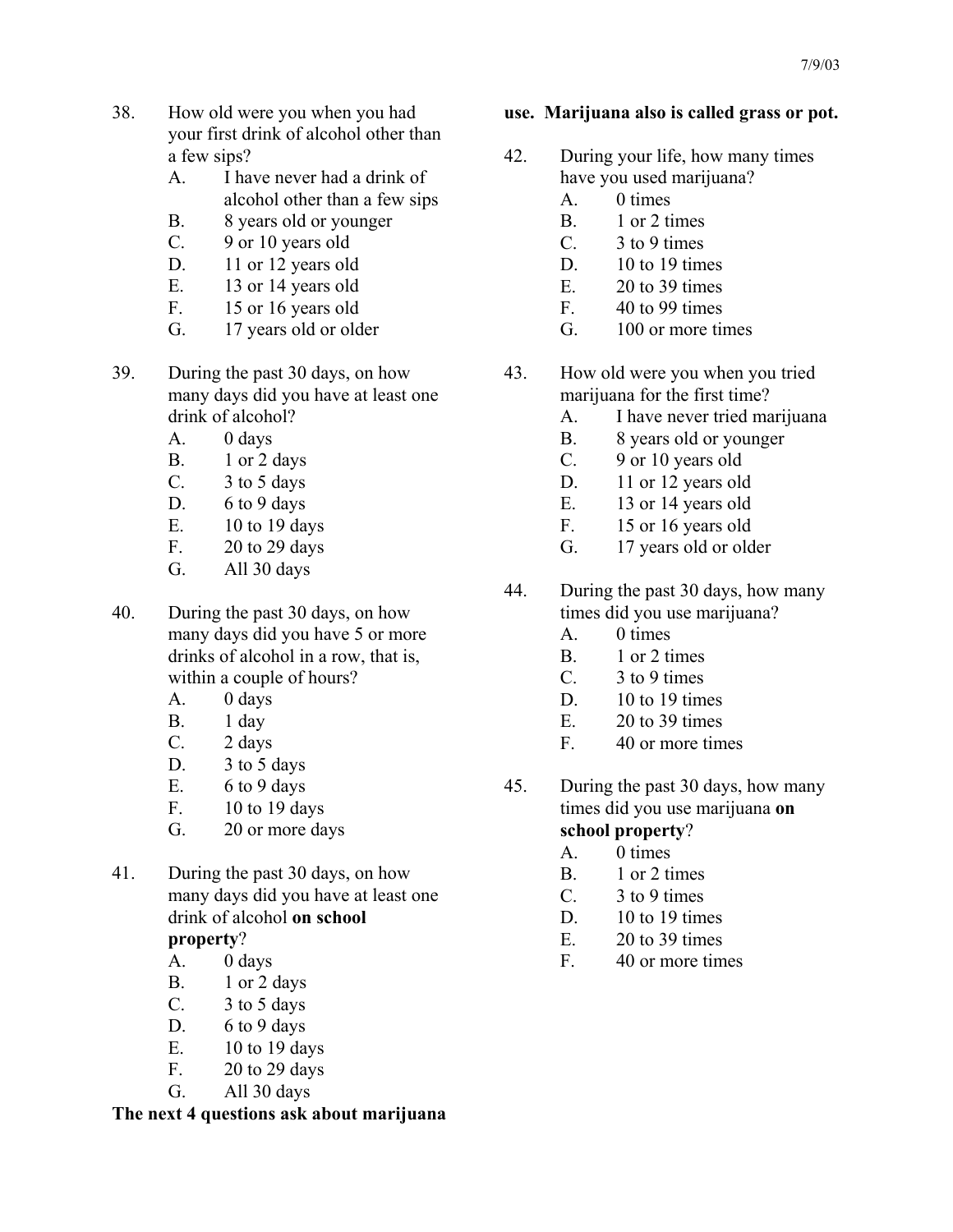#### **The next 9 questions ask about other drugs.**

- 46. During your life, how many times have you used any form of cocaine, including powder, crack, or freebase?
	- A. 0 times
	- B. 1 or 2 times
	- C. 3 to 9 times
	- D. 10 to 19 times
	- E. 20 to 39 times
	- F. 40 or more times
- 47. During the past 30 days, how many times did you use **any** form of cocaine, including powder, crack, or freebase?
	- A. 0 times
	- B. 1 or 2 times
	- C. 3 to 9 times
	- D. 10 to 19 times
	- E.  $20 \text{ to } 39 \text{ times}$
	- F. 40 or more times
- 48. During the past 30 days, how many times have you sniffed glue, breathed the contents of aerosol spray cans, or inhaled any paints or sprays to get high?
	- A. 0 times
	- B. 1 or 2 times
	- C. 3 to 9 times
	- D. 10 to 19 times
	- $E. 20 to 39 times$
	- F. 40 or more times
- 49. During your life, how many times have you used **heroin** (also called smack, junk, or China White)?
	- A. 0 times
	- B. 1 or 2 times
	- C. 3 to 9 times
	- $D.$  10 to 19 times
	- E. 20 to 39 times
	- F. 40 or more times
- 50. During your life, how many times

# have you used **methamphetamines**

(also called speed, crystal, crank, or ice)?

- A. 0 times
- B. 1 or 2 times
- C. 3 to 9 times
- $D.$  10 to 19 times
- E. 20 to 39 times
- F. 40 or more times
- 51. During your life, how many times have you used **ecstasy** (also called MDMA)?
	- A. 0 times
	- B. 1 or 2 times
	- C. 3 to 9 times
	- D. 10 to 19 times
	- $E = 20$  to 39 times
	- F. 40 or more times
- 52. During your life, how many times have you taken **steroid pills or shots**  without a doctor's prescription?
	- A. 0 times
	- B. 1 or 2 times
	- C. 3 to 9 times
	- D. 10 to 19 times
	- $E = 20$  to 39 times
	- F. 40 or more times
- 53. During your life, how many times have you used a needle to inject any **illegal** drug into your body?
	- A. 0 times
	- B. 1 time
	- C. 2 or more times
- 54. During the past 12 months, has anyone offered, sold, or given you an illegal drug **on school property**?
	- A. Yes
	- B. No

**The next 8 questions ask about sexual behavior.**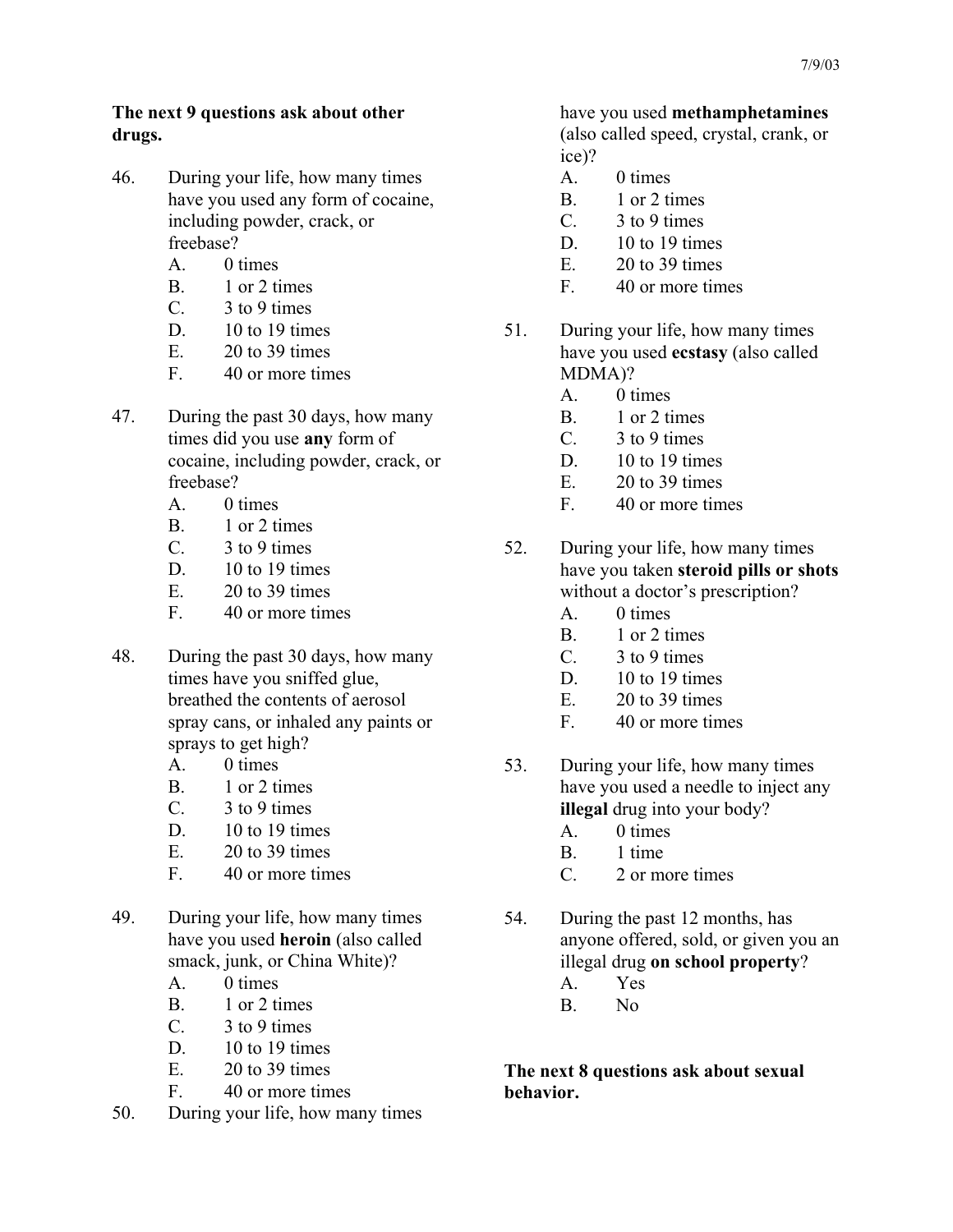- 55. Have you ever had sexual intercourse?
	- A. Yes
	- B. No
- 56. How old were you when you had sexual intercourse for the first time?
	- A. I have never had sexual intercourse
	- B. 11 years old or younger
	- C. 12 years old
	- D. 13 years old
	- E. 14 years old
	- F. 15 years old
	- G. 16 years old
	- H. 17 years old or older
- 57. During your life, with how many people have you had sexual intercourse?
	- A. I have never had sexual intercourse
	- B. 1 person
	- C. 2 people
	- D. 3 people
	- E. 4 people
	- F. 5 people
	- G. 6 or more people
- 58. During the past 3 months, with how many people did you have sexual intercourse?
	- A. I have never had sexual intercourse
	- B. I have had sexual intercourse, but not during the past 3 months
	- C. 1 person
	- D. 2 people
	- E. 3 people
	- F. 4 people
	- G. 5 people
	- H. 6 or more people
- 59. Did you drink alcohol or use drugs before you had sexual intercourse the **last time**?
	- A. I have never had sexual
- intercourse
- B. Yes
- C. No
- 60. The **last time** you had sexual intercourse, did you or your partner use a condom?
	- A. I have never had sexual intercourse
	- B. Yes
	- C. No
- 61. The **last time** you had sexual intercourse, what **one** method did you or your partner use to **prevent pregnancy**? (Select only **one**  response.)
	- A. I have never had sexual intercourse
	- B. No method was used to prevent pregnancy
	- C. Birth control pills
	- D. Condoms
	- E. Depo-Provera (injectable birth control)
	- F. Withdrawal
	- G. Some other method
	- H. Not sure
- 62. How many times have you been pregnant or gotten someone pregnant?
	- A. 0 times
	- B. 1 time
	- C. 2 or more times
	- D. Not sure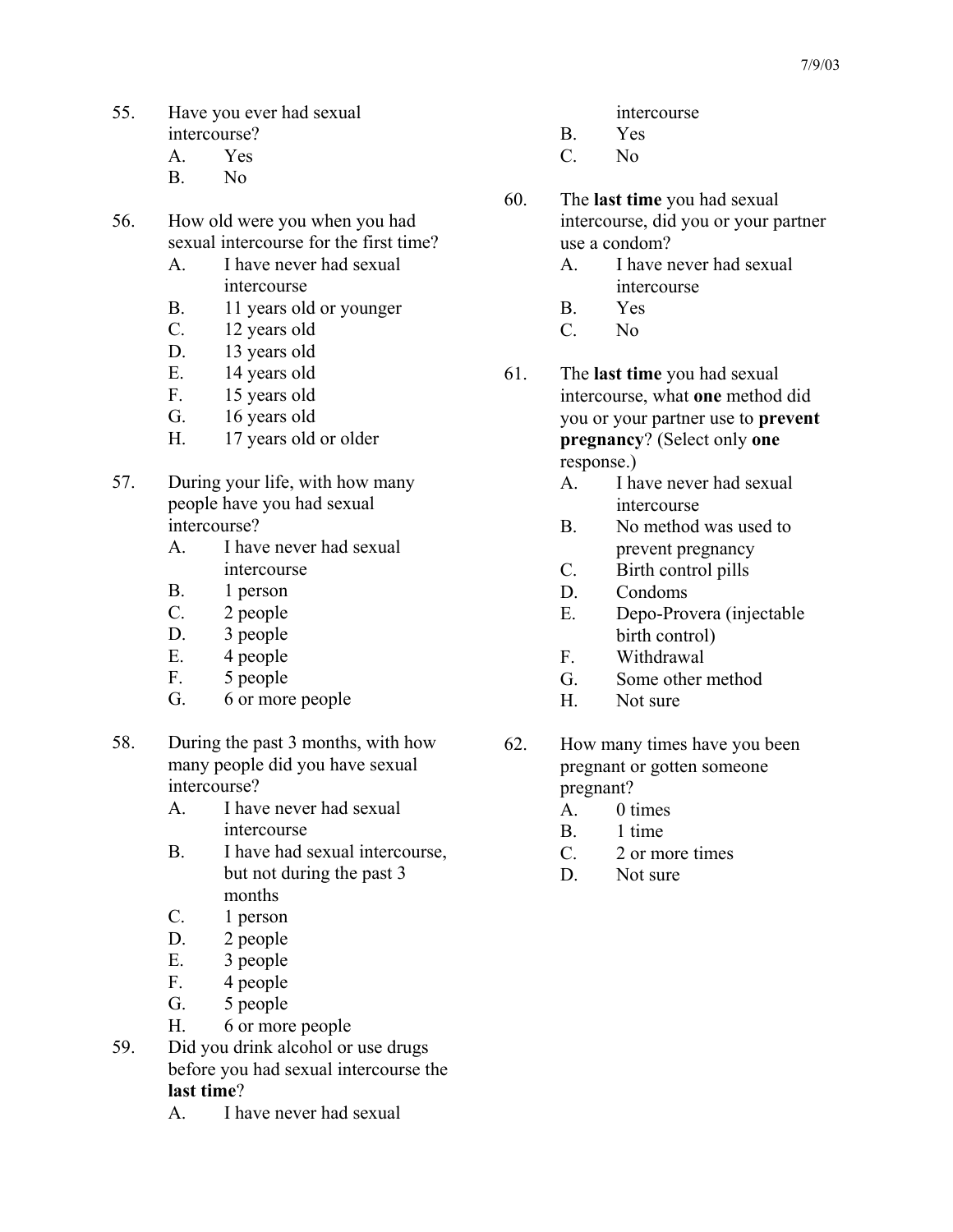#### **The next 7 questions ask about body weight.**

- 63. How do **you** describe your weight?
	- A. Very underweight
	- B. Slightly underweight
	- C. About the right weight
	- D. Slightly overweight
	- E. Very overweight
- 64. Which of the following are you trying to do about your weight?
	- A. **Lose** weight
	- B. **Gain** weight
	- C. **Stay** the same weight
	- D. I am **not trying to do anything** about my weight
- 65. During the past 30 days, did you **exercise** to lose weight or to keep from gaining weight?
	- A. Yes
	- B. No
- 66. During the past 30 days, did you **eat less food, fewer calories, or foods low in fat** to lose weight or to keep from gaining weight?
	- A. Yes
	- B. No
- 67. During the past 30 days, did you **go without eating for 24 hours or more** (also called fasting) to lose weight or to keep from gaining weight?
	- A. Yes
	- B. No
- 68. During the past 30 days, did you **take any diet pills, powders, or liquids** without a doctor's advice to lose weight or to keep from gaining weight? (Do **not** include meal replacement products such as Slim Fast.)
	- A. Yes
	- B. No
- 69. During the past 30 days, did you **vomit or take laxatives** to lose weight or to keep from gaining weight?
	- A. Yes
	- B. No

**The next 7 questions ask about food you ate or drank during the past 7 days. Think about all the meals and snacks you had from the time you got up until you went to bed. Be sure to include food you ate at home, at school, at restaurants, or anywhere else.** 

- 70. During the past 7 days, how many times did you drink **100% fruit juices** such as orange juice, apple juice, or grape juice? (Do **not** count punch, Kool-Aid, sports drinks, or other fruit-flavored drinks.)
	- A. I did not drink 100% fruit juice during the past 7 days
	- B. 1 to 3 times during the past 7 days
	- C. 4 to 6 times during the past 7 days
	- D. 1 time per day
	- E. 2 times per day
	- F. 3 times per day
	- G. 4 or more times per day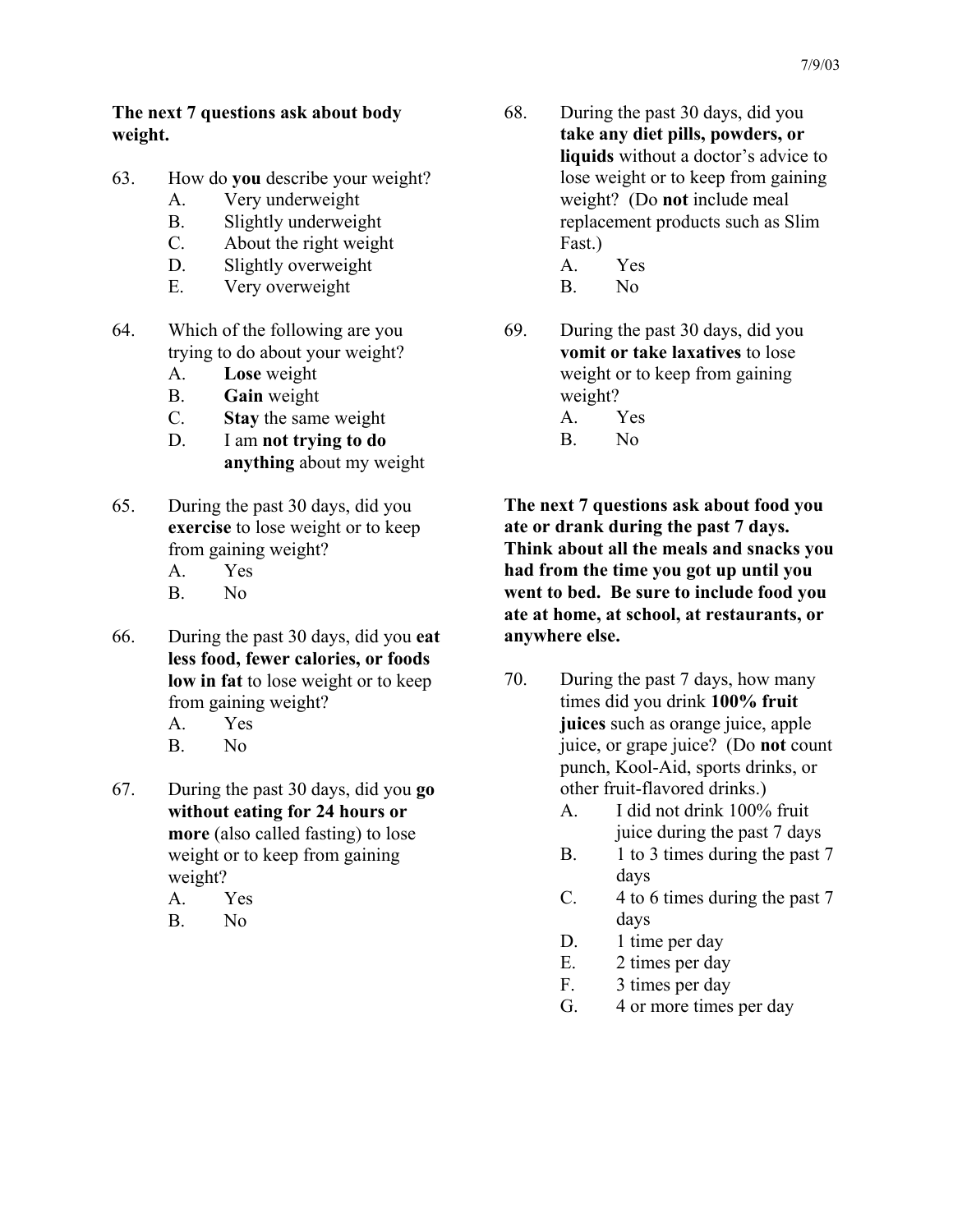- 71. During the past 7 days, how many times did you eat **fruit**? (Do **not** count fruit juice.)
	- A. I did not eat fruit during the past 7 days
	- B. 1 to 3 times during the past 7 days
	- C. 4 to 6 times during the past 7 days
	- D. 1 time per day
	- E. 2 times per day
	- F. 3 times per day
	- G. 4 or more times per day
- 72. During the past 7 days, how many times did you eat **green salad**?
	- A. I did not eat green salad during the past 7 days
	- B. 1 to 3 times during the past 7 days
	- C. 4 to 6 times during the past 7 days
	- D. 1 time per day
	- E. 2 times per day
	- F. 3 times per day
	- G. 4 or more times per day
- 73. During the past 7 days, how many times did you eat **potatoes**? (Do **not** count french fries, fried potatoes, or potato chips.)
	- A. I did not eat potatoes during the past 7 days
	- B. 1 to 3 times during the past 7 days
	- C. 4 to 6 times during the past 7 days
	- D. 1 time per day
	- E. 2 times per day
	- F. 3 times per day
	- G. 4 or more times per day
- 74. During the past 7 days, how many times did you eat **carrots**?
	- A. I did not eat carrots during the past 7 days
	- B. 1 to 3 times during the past 7 days
	- C. 4 to 6 times during the past 7 days
	- D. 1 time per day
	- E. 2 times per day
	- F. 3 times per day
	- G. 4 or more times per day
- 75. During the past 7 days, how many times did you eat **other vegetables**? (Do **not** count green salad, potatoes, or carrots.)
	- A. I did not eat other vegetables during the past 7 days
	- B. 1 to 3 times during the past 7 days
	- C. 4 to 6 times during the past 7 days
	- D. 1 time per day
	- E. 2 times per day
	- F. 3 times per day
	- G. 4 or more times per day
- 76. During the past 7 days, how many **glasses of milk** did you drink? (Include the milk you drank in a glass or cup, from a carton, or with cereal. Count the half pint of milk served at school as equal to one glass.)
	- A. I did not drink milk during the past 7 days
	- B. 1 to 3 glasses during the past 7 days
	- C. 4 to 6 glasses during the past 7 days
	- D. 1 glass per day
	- E. 2 glasses per day
	- F. 3 glasses per day
	- G. 4 or more glasses per day

## **The next 6 questions ask about physical**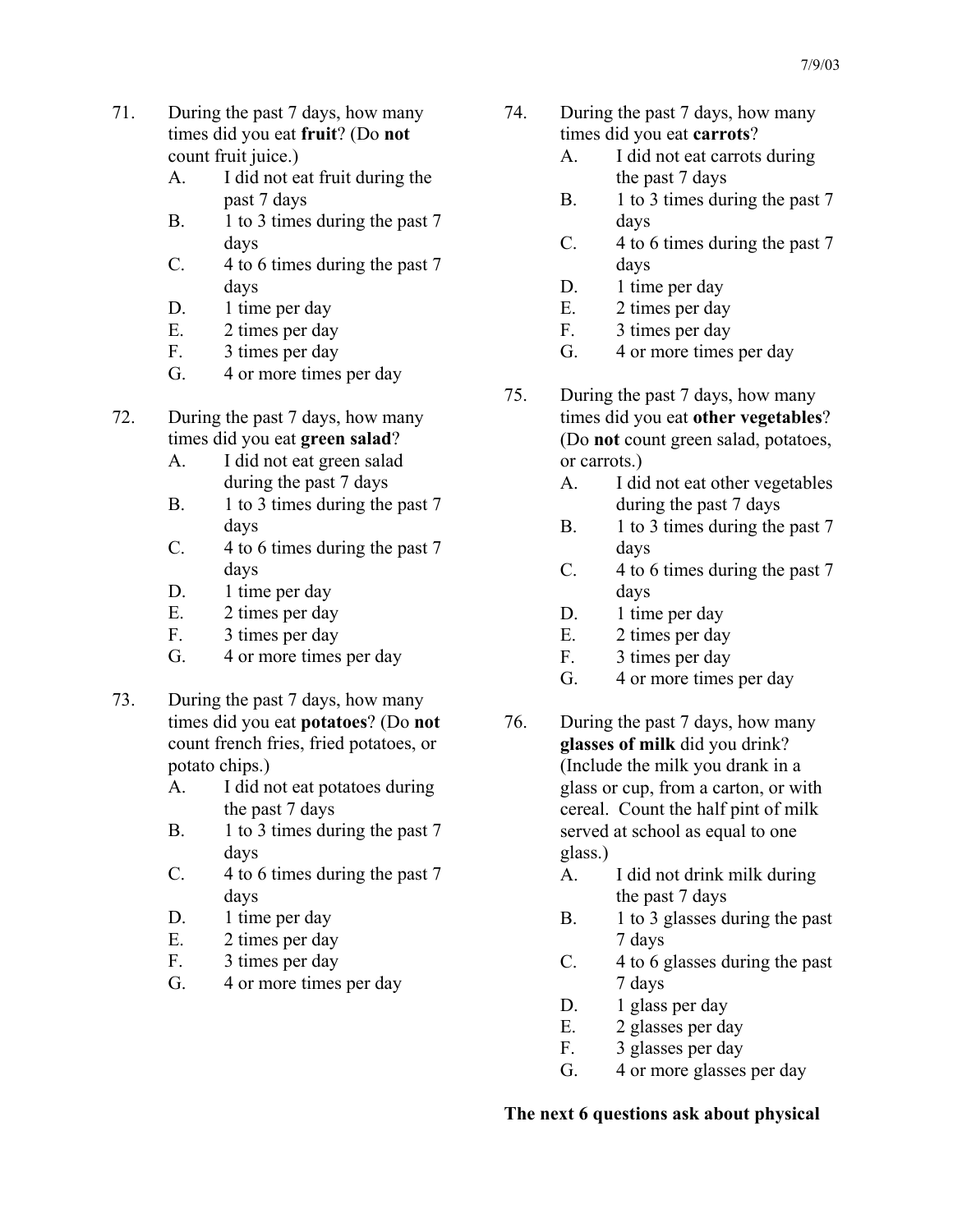# **activity.**

- 77. On how many of the past 7 days did you exercise or participate in physical activity for **at least 20 minutes that made you sweat and breathe hard**, such as basketball, soccer, running, swimming laps, fast bicycling, fast dancing, or similar aerobic activities?
	- A. 0 days
	- B. 1 day
	- C. 2 days
	- D. 3 days
	- E. 4 days
	- F. 5 days
	- G. 6 days
	- H. 7 days
- 78. On how many of the past 7 days did you participate in physical activity for **at least 30 minutes** that did **not** make you sweat or breathe hard, such as fast walking, slow bicycling, skating, pushing a lawn mower, or mopping floors?
	- A. 0 days
	- B. 1 day
	- C. 2 days
	- D. 3 days
	- E. 4 days
	- F. 5 days
	- G. 6 days
	- H. 7 days
- 79. On how many of the past 7 days did you do exercises to **strengthen or tone your muscles**, such as pushups, sit-ups, or weight lifting?
	- A. 0 days
	- B. 1 day
	- $C.$  2 days
	- D. 3 days
	- E. 4 days
	- F. 5 days
	- G. 6 days
	- H. 7 days
- 80. On an average school day, how many hours do you watch TV?
	- A. I do not watch TV on an average school day
	- B. Less than 1 hour per day
	- C. 1 hour per day
	- D. 2 hours per day
	- E. 3 hours per day
	- F. 4 hours per day
	- G. 5 or more hours per day
- 81. In an average week when you are in school, on how many days do you go to physical education (PE) classes?
	- A. 0 days
	- B. 1 day
	- C. 2 days
	- D. 3 days
	- E. 4 days
	- F. 5 days
- 82. During an average physical education (PE) class, how many minutes do you spend actually exercising or playing sports?
	- A. I do not take PE
	- B. Less than 10 minutes
	- C. 10 to 20 minutes
	- D. 21 to 30 minutes
	- E. 31 to 40 minutes
	- F. 41 to 50 minutes
	- G. 51 to 60 minutes
	- H. More than 60 minutes

**The next 2 questions ask about AIDS**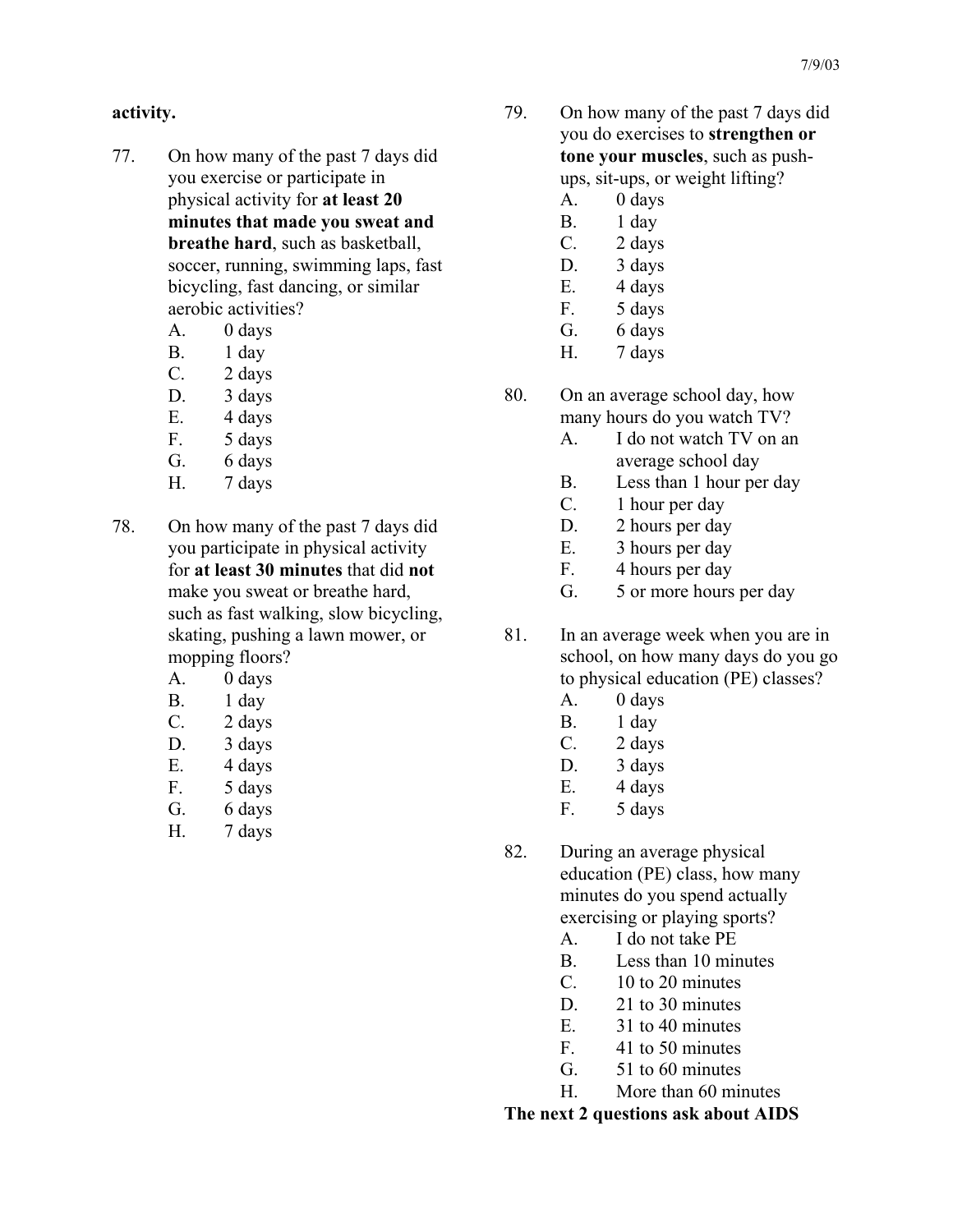#### **education.**

- 83. Have you ever been taught about AIDS or HIV infection in school?
	- A. Yes
	- B. No
	- C. Not sure
- 84. Have you ever talked about AIDS or HIV infection with your parents or other adults in your family?
	- A. Yes
	- B. No
	- C. Not sure

**The following 8 questions ask about your relationship with your family. Mark the word that best describes how you feel about each sentence. If you don't know an answer, make your best guess.** 

- 85. My parent/guardian asks me if I've gotten my homework done.
	- A. YES!
	- B. yes
	- C. no
	- D. NO!
- 86. When I am not at home, one of my parents/guardians knows where I am and who I am with.
	- A. YES!
	- B. yes
	- C. no
	- D. NO!
- 87. My parent/guardian would know if I didn't come home on time.
	- A. YES!
	- B. yes
	- C. no
	- D. NO!
- 88. My parent/guardian wants me to call if I'm going to be late getting home
	- A. YES!
	- B. yes
	- C. no
	- D. NO!
- 89. The rules in my family are clear.
	- A. YES!
	- B. yes
	- C. no
	- D. NO!
- 90. My family has clear rules about alcohol and drug use.
	- A. YES!
	- B. yes
	- C. no
	- D. NO!
- 91. I share my thoughts and feelings with my family.
	- A. YES!
	- B. yes
	- C. no
	- D. NO!
- 92. I enjoy spending time with my family.
	- A. YES!
	- B. yes
	- C. no
	- D. NO!

#### **The following 7 questions will ask you to think back over the past year in school.**

- 93. How often did you feel that schoolwork you were assigned was meaningful and important?
	- A. Never
	- B. Rarely
	- C. Often
	- D. Almost always